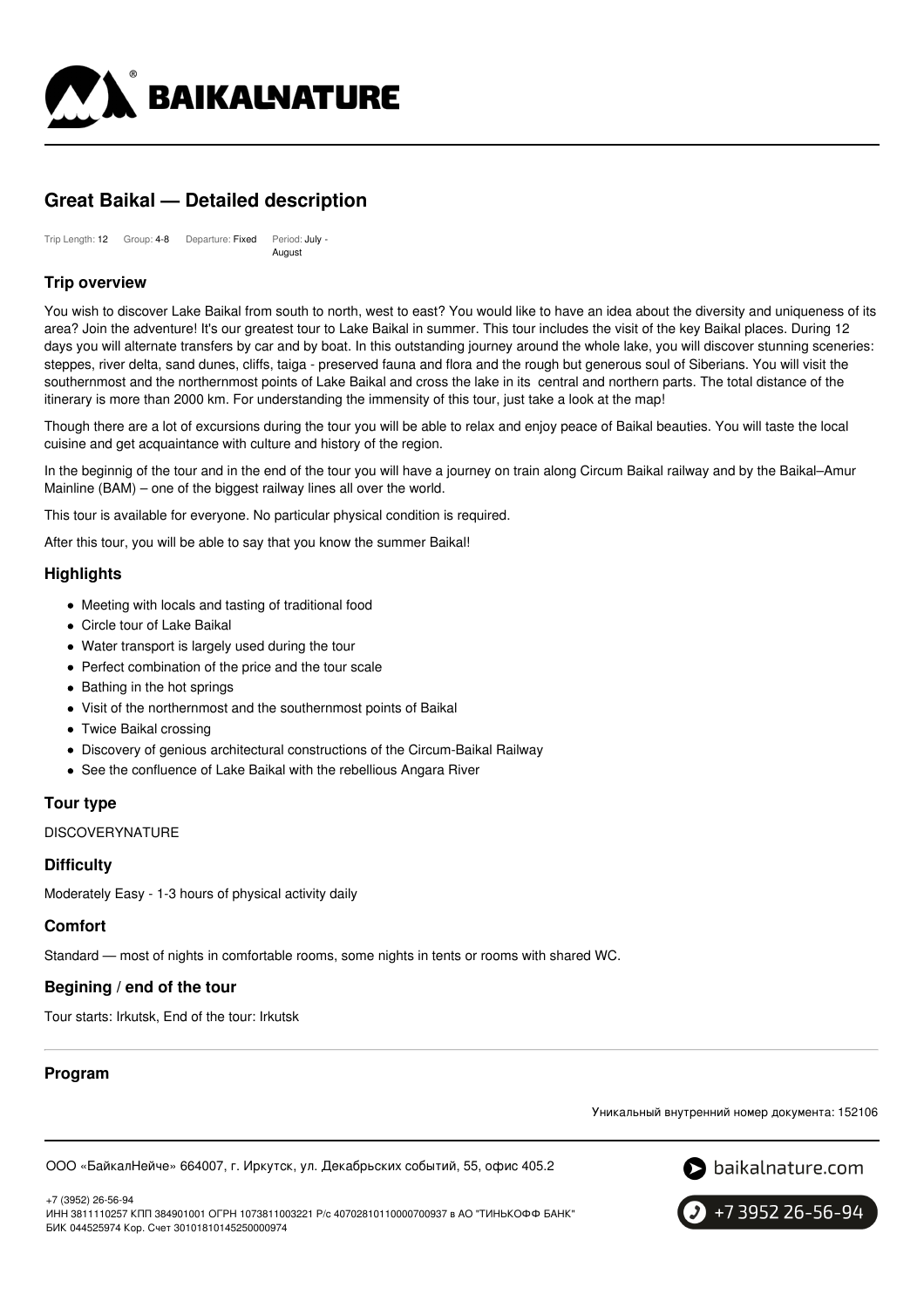

### **Day 1 — The golden buckle of Russia**

- 07:00 Gathering a group
- 07:45 Departure of the train from Irkutsk-Passazhirsky station
- 11:00 Along the Circum Baikal railway
- 13:00 Lunch on the train (Not included)
- 17:20 Arrival in Port Baikal
- 18:00 Arrival to Listvyanka village
- 19:00 Dinner (Not included)
	- Overnight in the hotel.

Hotels: Accommodation in Usadba Demidova, Comfort: Comfortable accommodation, WC and bath / shower in room

#### **Day 2 — The biggest island of the lake Baikal**

- 07:00 Breakfast in the hotel
- 08:00 Departure to the Olkhon island
- 12:15 Arrival on Olkhon island
- 13:00 Lunch (Not included)
- 14:00 Excursion in Khuzhir
- 19:00 Dinner in the resort

Night in the resort

Hotels: Accommodation at the resort Nabaymar, Chambre twin confortable Comfort: Comfortable accommodation, WC and bath / shower in room

### **Day 3 — North part of the Olkhon island**

- 09:00 Breakfast at the resort
- 10:00 Olkhon island excursion
- 13:00 Outdoor lunch
- 14:00 Walking around and come back
- 18:00 Dinner at the resort

Overnight on the resort

Hotels: Accommodation at the resort Nabaymar, Chambre twin confortable Comfort: Comfortable accommodation, WC and bath / shower in room

#### **Day 4 — Day at leisure on the Olkhon island**

- 09:00 Breakfast on the resort
- 10:00 Time at leisure on the Olkhon island
- 13:00 Lunch (Not included)
- 18:00 Dinner on the resort
	- Overnight in the resort

Hotels: Accommodation at the resort Nabaymar, Chambre twin confortable Comfort: Comfortable accommodation, WC and bath / shower in room

#### **Day 5 — Crossing of lake in its widest part**

- 09:00 Breakfast on the resort
- 09:30 Transfer to the port
- 10:00 Navigation to Ust-Barguzin

Уникальный внутренний номер документа: 152106

ООО «БайкалНейче» 664007, г. Иркутск, ул. Декабрьских событий, 55, офис 405.2



+7 (3952) 26-56-94 ИНН 3811110257 КПП 384901001 ОГРН 1073811003221 Р/с 40702810110000700937 в АО "ТИНЬКОФФ БАНК" БИК 044525974 Кор. Счет 30101810145250000974

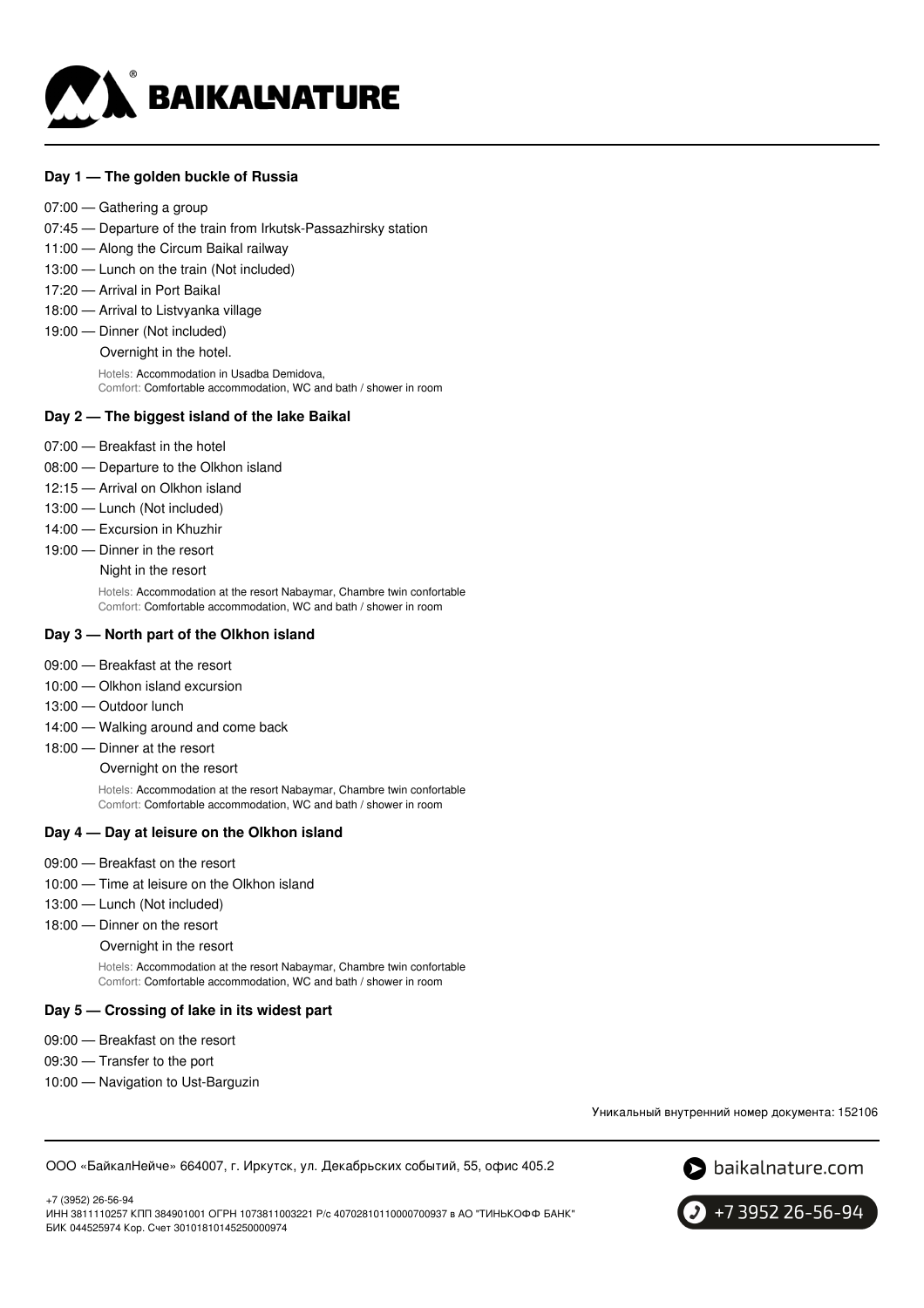

#### 13:00 — Lunch

- 14:00 Continuation of the navigation
- 15:00 Arriving to Ust-Barguzin and transfert to guest house
- 19:00 Dinner
- 20:00 Russian banya
	- Overnight in the guest house

Hotels: Accommodation in the guest house "Sindbad", Standard twin

# **Day 6 — Free day in the Baikal village**

- 09:00 Breakfast
- 10:00 Free time
- 13:00 Lunch
- 14:00 Walking around the village
- 19:00 Dinner
	- Overnight in the guest house

Hotels: Accommodation in the guest house "Sindbad", Standard twin

### **Day 7 — Along the eastern shore of the lake Baikal**

- 08:00 Breakfast
- 08:30 Transfer to the Monahovo village
- 12:00 Outdoor lunch
- 13:00 Departure to the resort Khakussy by private boat
- 17:00 Arrival to Khakussy
- 19:00 Dinner at the resort
	- Overnight in the resort

Hotels: Accommodation at the resort Laskoviy Bereg, Twin room Comfort: Comfortable accommodation, shared WC and bath / shower

#### **Day 8 — Hot springs of the lake Baikal**

- 09:00 Breakfast at the resort
- 10:00 Free time at the resort
- 13:00 Lunch
- 14:00 Free time
- 19:00 Dinner
	- Overnight in the resort
	- Hotels: Accommodation at the resort Laskoviy Bereg, Twin room Comfort: Comfortable accommodation, shared WC and bath / shower

### **Day 9 — The northern part of the lake**

- 09:00 Breakfast
- 10:00 Departure to Severobaikalsk
- 12:30 Arrival to Nijneangarsk
- 13:00 Lunch in the hotel
- 19:00 Dinner
	- Overnight in the hotel

Hotels: Accommodation in the hotel Olymp, Séverobaïkalsk, Twin comfort room

Уникальный внутренний номер документа: 152106

ООО «БайкалНейче» 664007, г. Иркутск, ул. Декабрьских событий, 55, офис 405.2

S baikalnature.com

+7 (3952) 26-56-94

ИНН 3811110257 КПП 384901001 ОГРН 1073811003221 Р/с 40702810110000700937 в АО "ТИНЬКОФФ БАНК" БИК 044525974 Кор. Счет 30101810145250000974

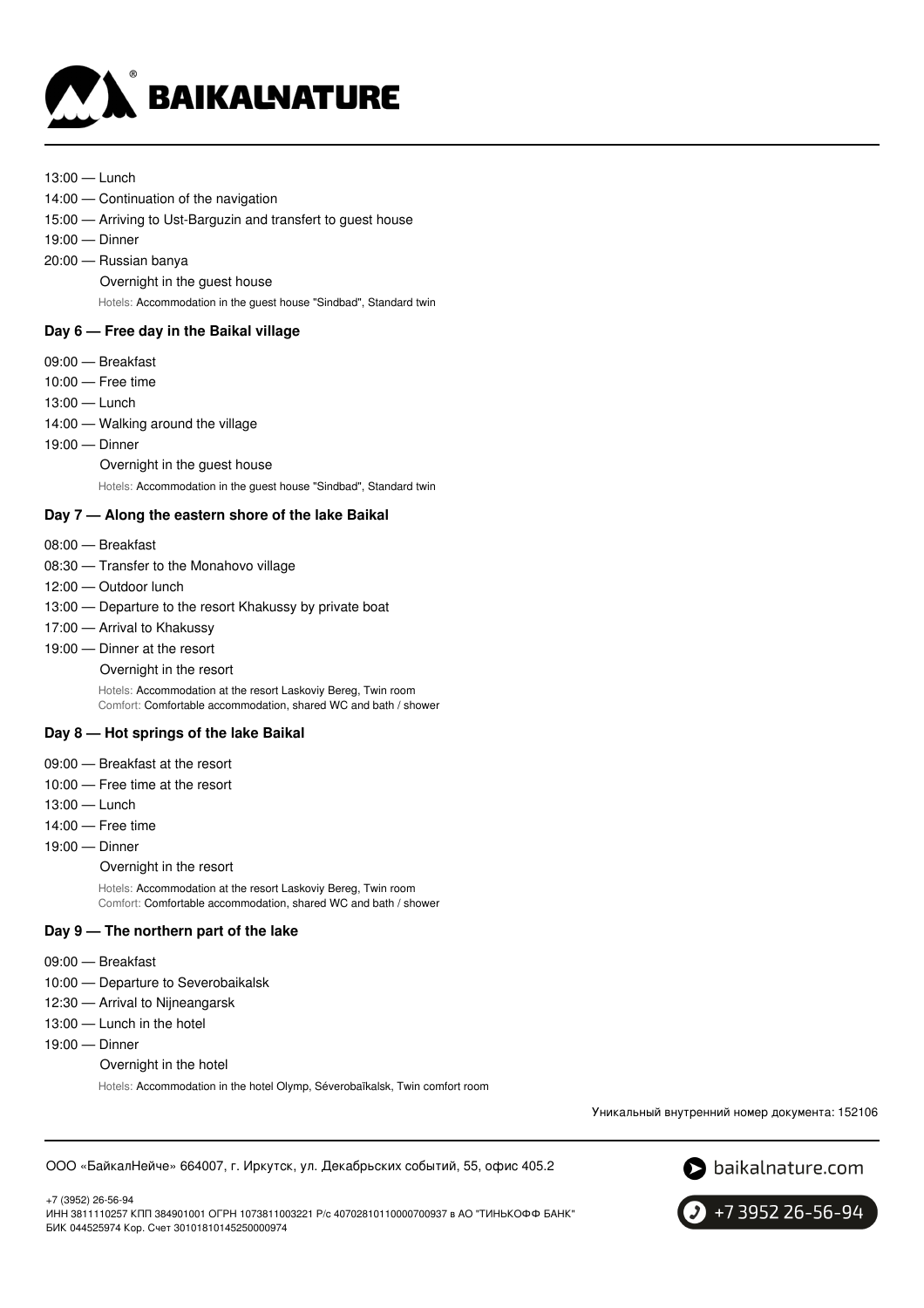

Comfort: Comfortable accommodation, WC and bath / shower in room

#### **Day 10 — Day in Severobaykalsk**

- 09:00 Breakfast in the hotel
- 10:00 Time at leisure in the city
- 20:30 Transfer to the railway station Overnight in the train Hotels: Overnight in the train, The 2nd class compartment Comfort:

#### **Day 11 — Baikal–Amur Mainline on train**

- 11:00 Day in the train
	- Overnight in the train

Hotels: Overnight in the train, The 2nd class compartment Comfort:

#### **Day 12 — End of the programme**

12:10 — Arrival to the railway station of Irkutsk

#### **Departures**

| <b>Start</b> | End        | Basic price per person |
|--------------|------------|------------------------|
| 21.07.2022   | 01.08.2022 | 159200.00 RUB          |

#### **Note**

The departure is guaranteed for the group from 4 participants. If there are less persons in the group, the price can be recalculated. The price includes breakfast on Day 2-10; lunch on Day 3, 5-9; dinner on Day 2-8. Single supplement 14 300 RUB.

#### **What's included**

#### **Price includes**

- English-speaking guide
- Accommodation as per itinerary
- Transport as per itinerary
- Excursions and visits as per itinerary
- Reserves and national parks entrance permissions
- Banya

+7 (3952) 26-56-94

- Letter of invitation
- Railway tickets in 2nd class
- Guide during free days
- Bathing in hot springs
- Meals according to the program

# **Checklist & Equipment**

It is hot in summer at Lake Baikal area. Nevertheless, you should always have something to put on, as weather in Siberia is very changeable.

Уникальный внутренний номер документа: 152106

ООО «БайкалНейче» 664007, г. Иркутск, ул. Декабрьских событий, 55, офис 405.2





ИНН 3811110257 КПП 384901001 ОГРН 1073811003221 Р/с 40702810110000700937 в АО "ТИНЬКОФФ БАНК" БИК 044525974 Кор. Счет 30101810145250000974

#### **Price does not include**

- Personal expenses and tips
- Visa fees and travel insurance
- Optional activities
- Airline tickets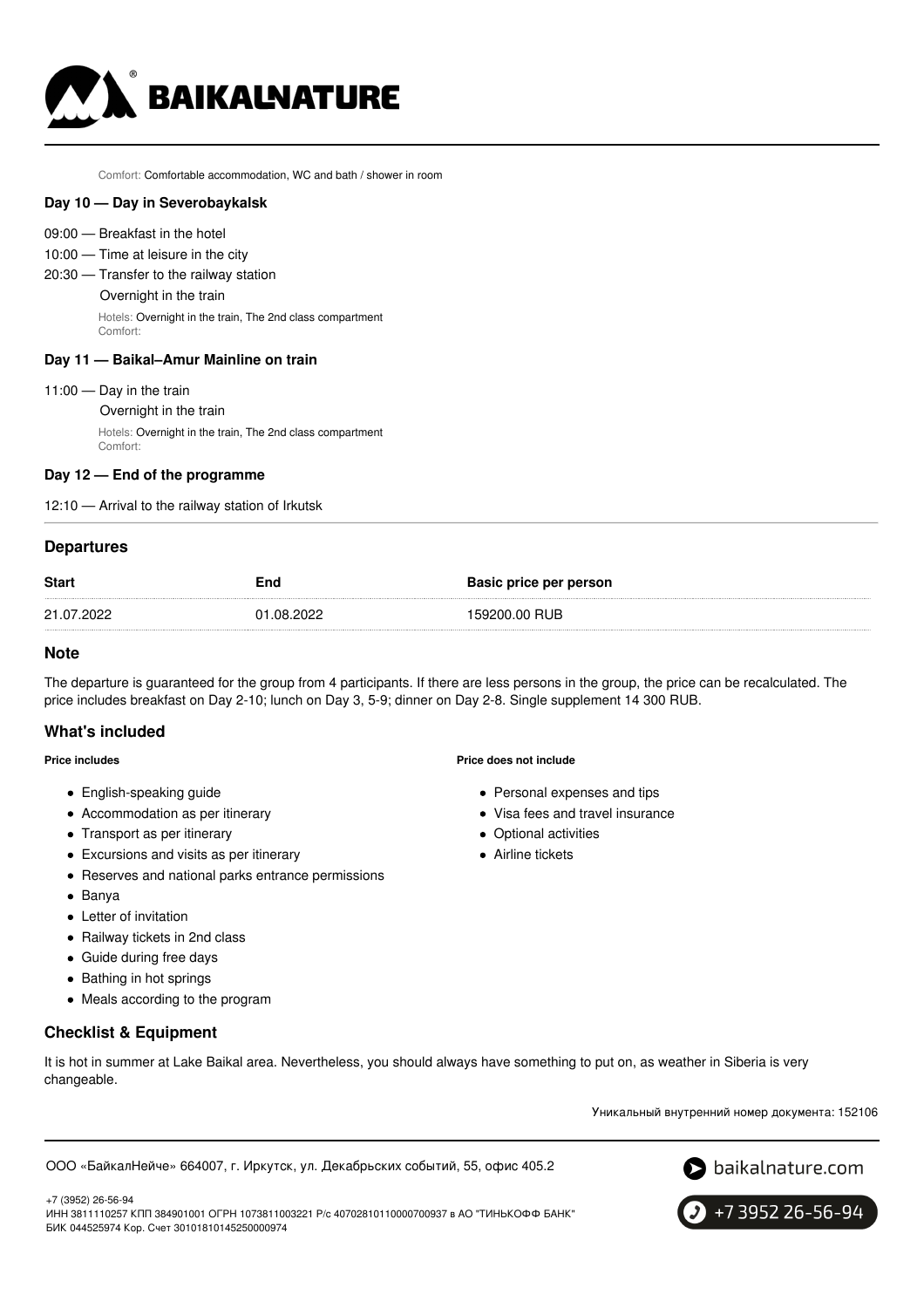

If you plan your trip in May or September, please feel free to bring your hat, gloves and windjacket in case of snow or rain. June is also pretty cool.

July and August are the hottest months, which offer you temperatures of 25 ° - 35 ° at daytime and 15 ° - 18 ° at night. On the shores of Lake Baikal, like in the Alps, you should wear T-shirts and shorts in the sunny afternoons, sweaters and jackets in the cool evenings. We recommend you to pack all your stuff in two bags: a small backpack and a large travelling bag.

SMALL BACKPACK: will be useful for carrying your personal belongings during the day (camera, film, personal medication, bottled water, etc.) You will also use it as hand luggage during air travel for all your heavy (to lighten the travel bag in the luggage compartment), fragile (camera, etc.) and necessary (toilet bag, etc.) things.

BIG TRAVEL BAG or BIG BACKPACK: must contain the rest of your stuff. It will be in the luggage compartment during the flight. It will be transported by vehicles.

# **Recommended checklist**

Raincoat or wind and waterproof shell jacket (with hood !)

POLARTEC or similar pullover Long sleeve shirts or sweatshirts **Shorts** T-shirts Socks Cap or hat to protect against sun Comfortable walking shoes (like Vibram or similar) Sunscreen for skin and lips Sunglasses with filter Flip-flops for banya Fleece jacket or warm sweater Bath towel Swimsuit Important travel documents: Passport and visa, original or electronic airplane tickets (with a sets of photocopies kept separately), bank card Tick and mosquitoes repellent spray Seasickness remedies

# **Meals**

If you are a vegetarian or have any particular preferences, please let us know, so we could adapt the menu.

# **Visa**

You need a tourist visa to travel to Russia. It can be issued for a maximum period of 30 days. Your passport has to be valid for at least six months after the expiry date of your visa and to have at least two blank pages.

BaikalNature offers visa support and has created "BaikalNature letter of invitation" package. If you buy a BaikalNature tour, this package is absolutely free; when you buy any other BaikalNature service, you will have to pay for this package. For more information please conact your nearest Russian Embassy or Visa Application Center.

# **Money**

The Russian currency is ruble. In all cities and many large villages of Russia, you can easily withdraw rubles, using a Visa or MasterCard, from ATMs, located in banks, department stores or hotel lobbies, some of them are open 24 hours a day. If you have euros or dollars with you, exchange offices will allow you to change them easily in the cities, seldom in the countryside. However, it can be difficult to exchange traveler's checks, even in cities.

# **Tipping**

Уникальный внутренний номер документа: 152106

```
ООО «БайкалНейче» 664007, г. Иркутск, ул. Декабрьских событий, 55, офис 405.2
```


+7 (3952) 26-56-94 ИНН 3811110257 КПП 384901001 ОГРН 1073811003221 Р/с 40702810110000700937 в АО "ТИНЬКОФФ БАНК" БИК 044525974 Кор. Счет 30101810145250000974